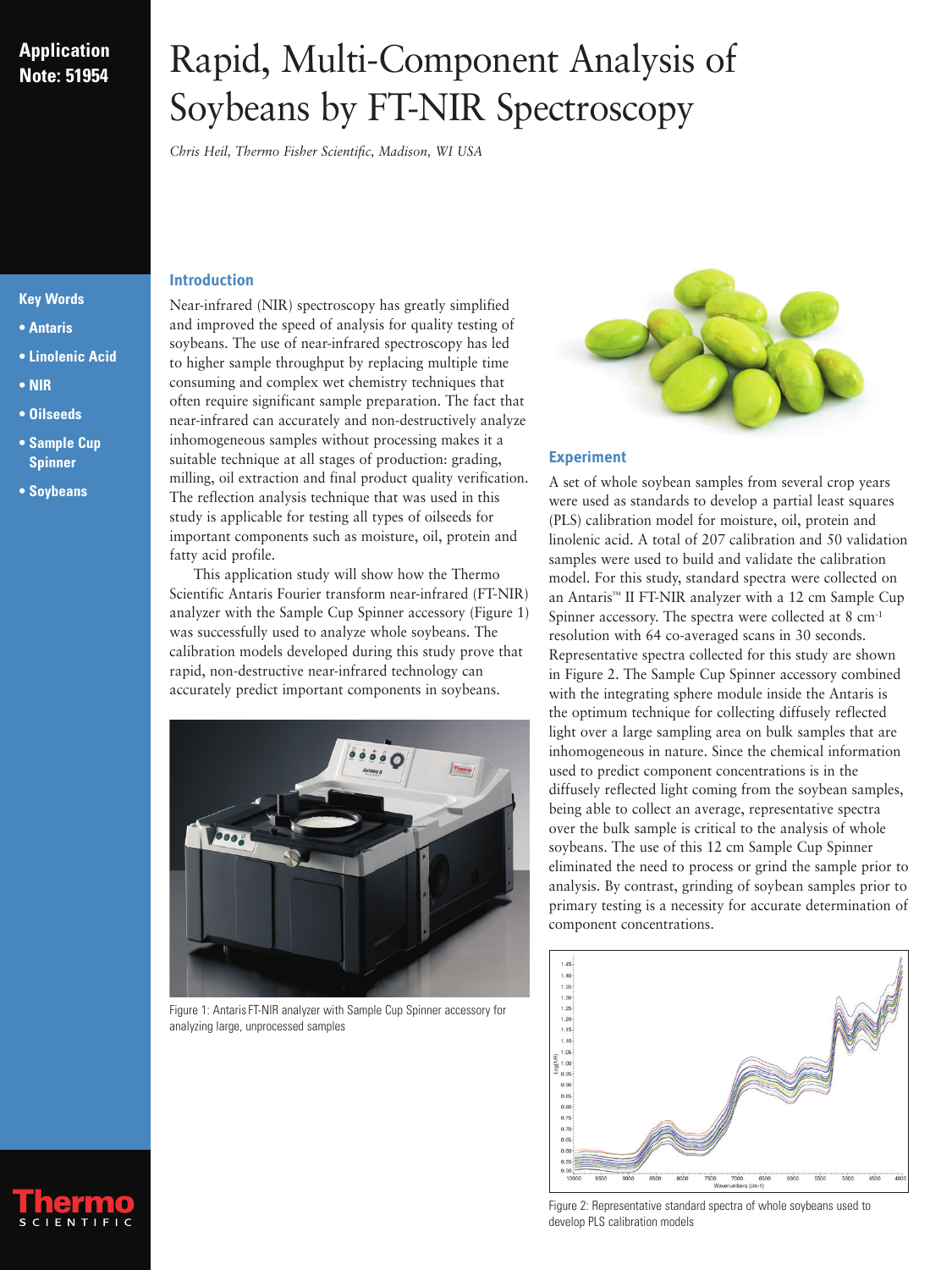

Figure 3: Representative 1st Derivative, Norris smoothed and SNV processed spectra used to develop and validate the calibration model



Figure 4: Oil calibration plot showing good correlation between Calculated (NIR) and Actual (Wet Chemistry) results



Figure 5: Oil residual (calculated value – actual value) vs. actual value plot showing similar errors in both calibration and validation samples across the whole component range

In order to enhance spectral features and lessen the baseline shifts seen in the raw spectra in Figure 2, 1<sup>st</sup> derivative with Norris smoothing and standard normal variate (SNV) processing were applied. The processing of the spectra prior to calibrating the method lessened the effect of the shifting and sloping baseline which is often seen in spectra from solid samples due to scattering of the light in the sample. Figure 3 shows the processed spectra over the spectral region used for developing the calibration model. It can be seen that the processed spectra reveal spectral differences in the sample set which were utilized for NIR calibration development. The spectral differences seen in the processed spectra were not apparent in the unprocessed spectra shown in Figure 2.

#### **Results and Discussion**

Near-infrared can be applied in multiple stages of the soybean milling process including: grading of incoming soybeans based on moisture and linolenic acid; monitoring oil content to determine extraction efficiency and ensuring the correct protein content of final products such as soybean meal or soy protein concentrate. This study showed that calibrations with good correlations and low errors were successfully achieved. Table 1 summarizes the Root Mean Square Error of Calibration (RMSEC), Root Mean Square Error of Prediction (RMSEP) and correlation coefficient for each component in the calibration model. For all four components, we see that the independent validation sample set error (RMSEP) is very close to the calibration sample set error (RMSEC). The very close agreement between calibration and validation errors, combined with the good correlation coefficients for all four components, indicates that the Antaris FT-NIR analyzer replicated the accuracy of the primary wet chemistry techniques very well across the entire range in component values shown in Table 1. It is worth noting that the calibration was able to accurately predict the linolenic acid percentage in soybeans. The application of the Antaris FT-NIR analyzer would allow production and storage facilities to grade and segregate based on low and high linolenic acid hybrid soybeans. Since low linolenic acid soybeans produce oil that is trans fat free, due to the fact that hydrogenation is not required, there is great value in determining linolenic acid content of soybeans prior to soybean oil production.

|                          | <b>Moisture</b> | Protein       | 0il         | <b>Linolenic Acid</b> |
|--------------------------|-----------------|---------------|-------------|-----------------------|
| <b>RMSEC</b>             | 0.19            | 0.67          | 0.49        | 0.84                  |
| <b>RMSEP</b>             | 0.23            | በ 73          | 0.53        | 1 1 1                 |
| <b>Corr. Coefficient</b> | 0.98            | 0.87          | 0.85        | 0.94                  |
| Range                    | $89 - 146$      | $32.5 - 39.6$ | $160 - 208$ | $10 - 95$             |

Table 1: Summary of soybean calibration model errors and correlations